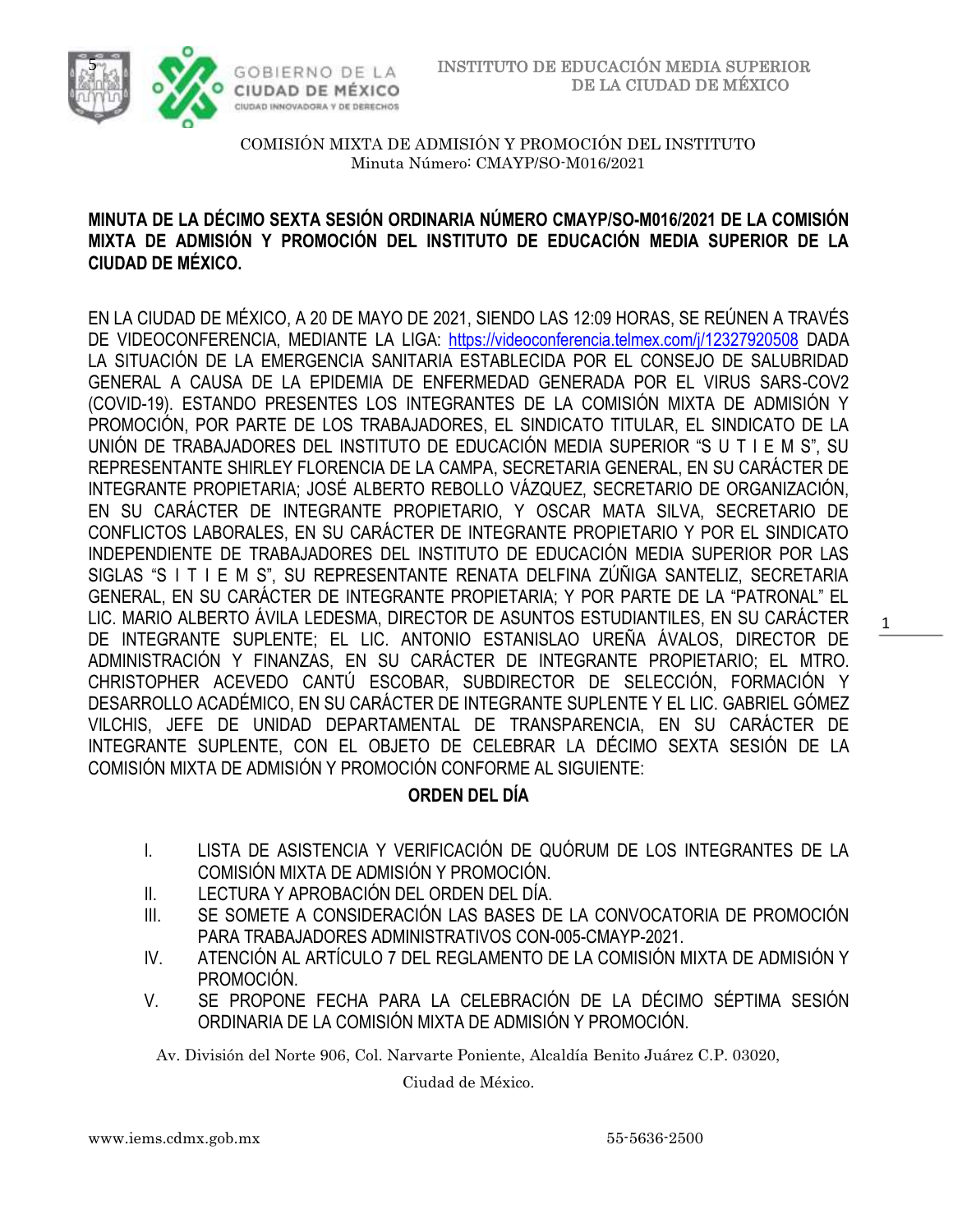



### **M I N U T A**

**PRIMERO.-** DE ACUERDO CON LA LISTA DE ASISTENCIA DE LOS INTEGRANTES DE LA COMISIÓN, EXISTE QUÓRUM LEGAL VÁLIDO PARA LLEVAR A CABO LA DÉCIMO SEXTA SESIÓN ORDINARIA DE LA COMISIÓN MIXTA DE ADMISIÓN Y PROMOCIÓN.

**SEGUNDO.-** PREVIA LECTURA SE APRUEBA EL ORDEN DEL DÍA PROPUESTO.

**TERCERO.-** LAS REPRESENTACIONES SINDICALES HACEN ENTREGA DE PROPUESTAS PARA CURSOS DE CAPACITACIÓN, PARA LA PROMOCIÓN.

**CUARTO.-** LA DIRECCIÓN DE ADMINISTRACIÓN Y FINANZAS ENTREGA EL LISTADO TOTAL DE PLAZAS CON UN AVANCE DEL 100% RESPECTO AL DETALLE DE CADA UNA DE ELLAS, DANDO CABAL CUMPLIMIENTO AL ARTICULO 7 DEL REGLAMENTO DE LA COMISIÓN MIXTA DE ADMISIÓN Y PROMOCIÓN.

**QUINTO.-** SE ACUERDA FECHA PARA LA CELEBRACIÓN DE LA DÉCIMO SÉPTIMA SESIÓN ORDINARIA DE LA COMISIÓN MIXTA DE ADMISIÓN Y PROMOCIÓN, EL 27 DE MAYO DE 2021, A LAS 11:00 HORAS, SE ENVIARÁ MEDIANTE CORREO ELECTRÓNICO LA LIGA DE LA VIDEOCONFERENCIA, PREVIO A LA SESIÓN RESPECTIVA.

**SEXTO.-** LOS ACUERDOS TOMADOS EN LA PRESENTE SESIÓN, SON VÁLIDOS Y SURTIRÁN SUS EFECTOS LEGALES Y JURÍDICOS EN TÉRMINOS DE LO DISPUESTO POR EL NUMERAL TERCERO. PÁRRAFO SÉPTIMO Y OCTAVO DEL "ACUERDO POR EL QUE SE AUTORIZA EL USO DE MEDIOS REMOTOS TECNOLÓGICOS DE COMUNICACIÓN COMO MEDIOS OFICIALES PARA CONTINUAR CON LAS SESIONES DE LOS ÓRGANOS COLEGIADOS EN LA DEPENDENCIA, ÓRGANOS DESCONCENTRADOS, ENTIDADES DE LA ADMINISTRACIÓN PÚBLICA Y ALCALDÍAS DE LA CIUDAD DE MÉXICO, CON MOTIVO DE LA EMERGENCIA SANITARIA POR CAUSAS DE FUERZA MAYOR DEL CONSEJO DE SALUD DE LA CIUDAD DE MÉXICO", PUBLICADO EN LA GACETA OFICIAL DE LA CIUDAD DE MÉXICO EL 06 DE ABRIL DE 2020.

**SÉPTIMO.-** AGOTADOS EN SU TOTALIDAD LOS ASUNTOS DEL ORDEN DEL DÍA, LOS INTEGRANTES DE LA COMISIÓN EXPRESARON SU CONSENTIMIENTO SIN MEDIAR ALGÚN VICIO DE LA VOLUNTAD, RESPECTO DE LA MINUTA EMITIDA, LA QUE SURTIRÁ SUS EFECTOS LEGALES A PARTIR DE SU PUBLICACIÓN EN LA PÁGINA OFICIAL DEL INSTITUTO DE CONFORMIDAD CON EL NUMERAL SEXTO DE LA PRESENTE MINUTA, Y LAS FIRMAS AUTÓGRAFAS DE LOS QUE EN ELLA INTERVINIERON SE ASENTARAN UNA VEZ TERMINADA LA EMERGENCIA SANITARIA.---------------------

------------------------------------------------------------------------------------------------------------------------

ESTE DOCUMENTO SE CONCLUYE SIENDO LAS 13:00 HORAS DEL DÍA DE SU INICIO -------------------------- ----------------------------------------------------------------------------------------------------------------------------------------------------

Av. División del Norte 906, Col. Narvarte Poniente, Alcaldía Benito Juárez C.P. 03020,

Ciudad de México.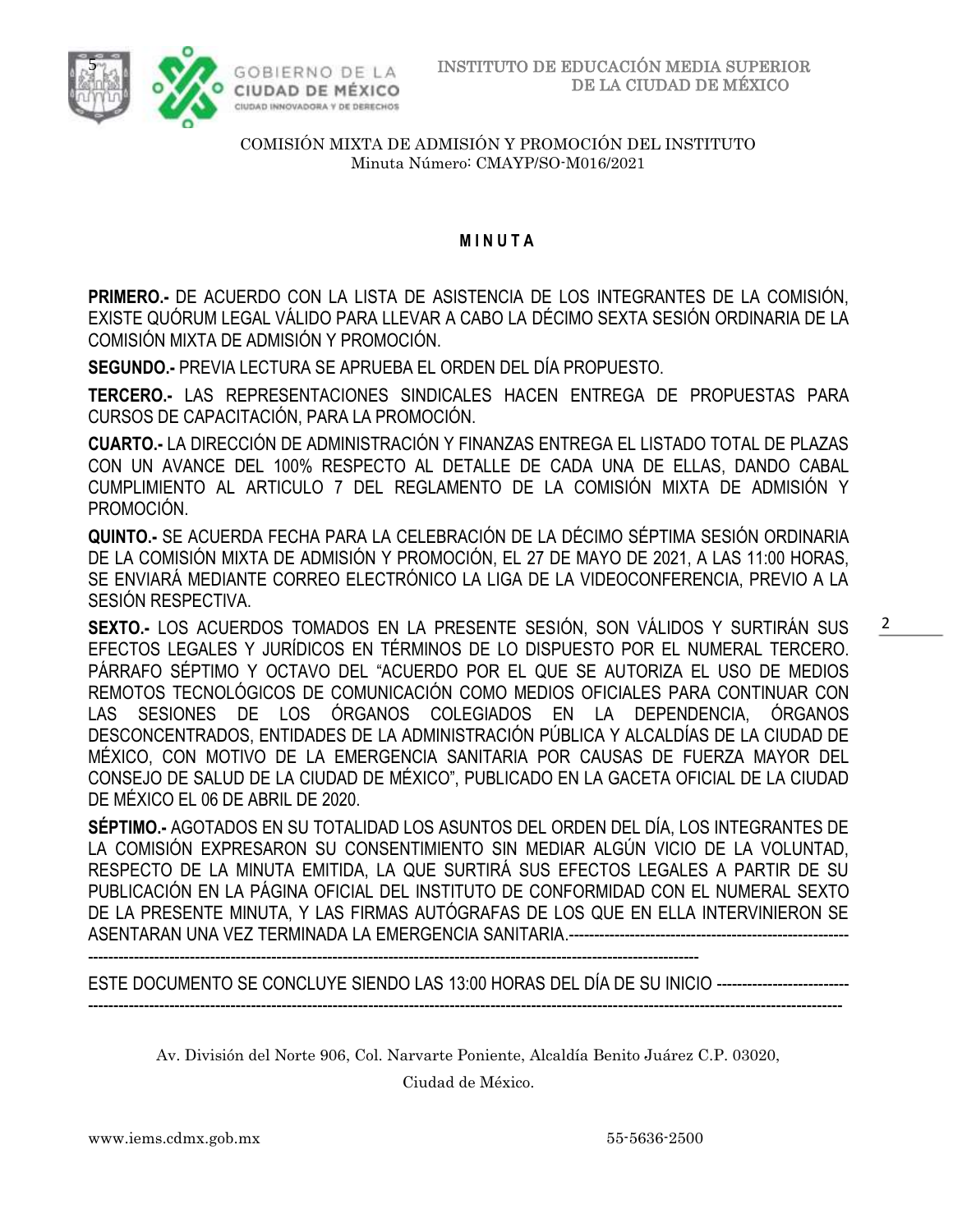

**FIRMAN LAS PARTES**

### **POR PARTE DE LOS TRABAJADORES DEL IEMSCDMX**

### INTEGRANTE PROPIETARIA SECRETARIA GENERAL DEL SINDICATO DE LA UNIÓN DE TRABAJADORES DEL INSTITUTO DE EDUCACIÓN MEDIA **SUPERIOR** (SUTIEMS)

## **SHIRLEY FLORENCIA DE LA CAMPA RENATA DELFINA ZUÑIGA SANTELIZ**

INTEGRANTE PROPIETARIA SECRETARIA GENERAL DEL SINDICATO INDEPENDIENTE DE TRABAJADORES DEL INSTITUTO DE EDUCACIÓN MEDIA SUPERIOR (SITIEMS)

# **JOSÉ ALBERTO REBOLLO VÁZQUEZ OSCAR MATA SILVA**

INTEGRANTE PROPIETARIO SECRETARIO DE ORGANIZACIÓN DEL SINDICATO DE LA UNIÓN DE TRABAJADORES DEL INSTITUTO DE EDUCACIÓN MEDIA SUPERIOR (SUTIEMS)

INTEGRANTE PROPIETARIO SECRETARIO DE CONFLICTOS LABORALES DEL SINDICATO DE LA UNIÓN DE TRABAJADORES DEL INSTITUTO DE EDUCACIÓN MEDIA SUPERIOR (SUTIEMS)

Av. División del Norte 906, Col. Narvarte Poniente, Alcaldía Benito Juárez C.P. 03020, Ciudad de México.